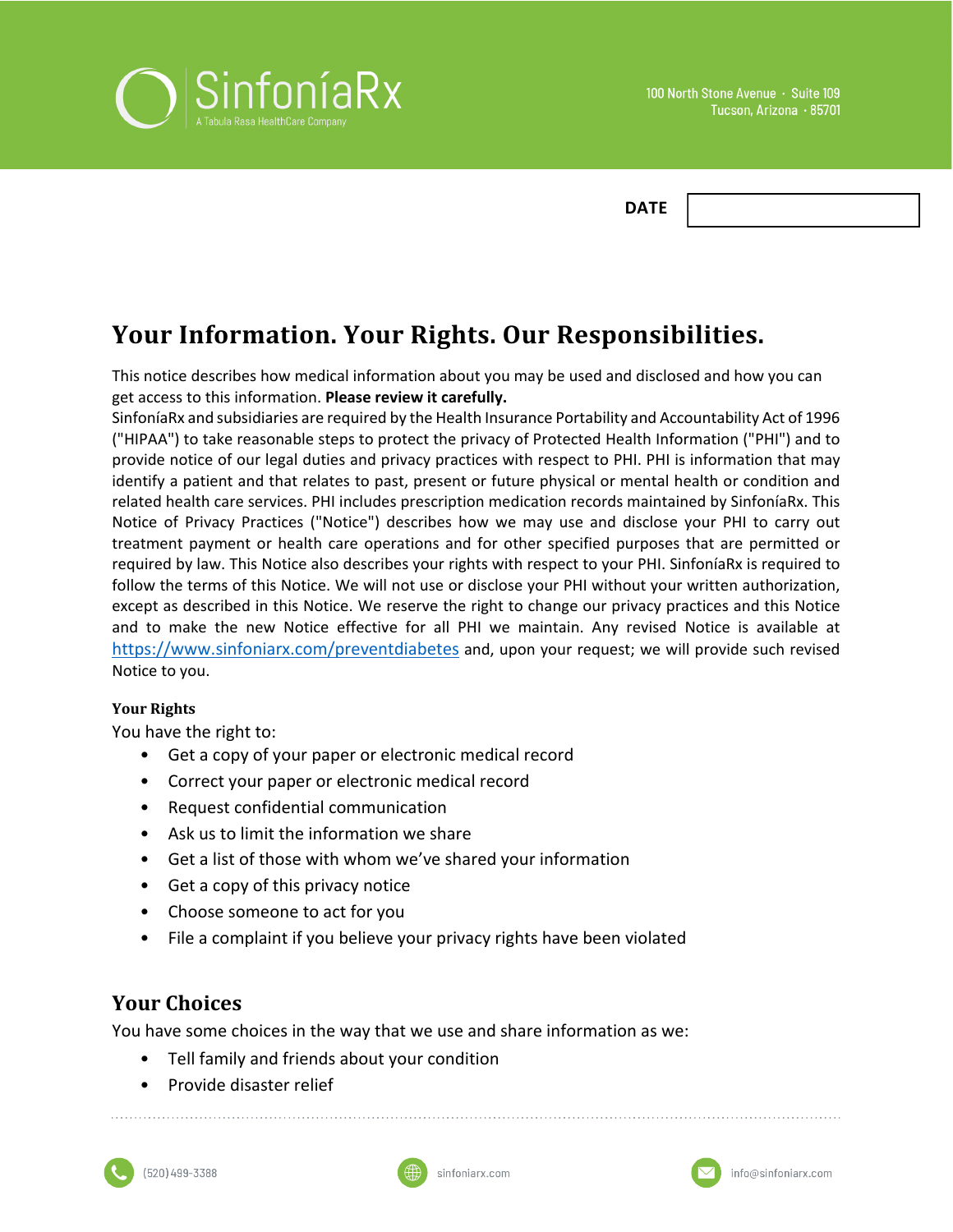- Include you in a hospital directory
- Provide mental health care
- Market our services and sell your information
- Raise funds

## **Our Uses and Disclosures**

We may use and share your information as we:

- Treat you
- Run our organization
- Bill for your services
- Help with public health and safety issues
- Do research
- Comply with the law
- Respond to organ and tissue donation requests
- Work with a medical examiner or funeral director
- Address workers' compensation, law enforcement, and other government requests
- Respond to lawsuits and legal actions

## **Your Rights**

**When it comes to your health information, you have certain rights.** This section explains your rights and some of our responsibilities to help you. **Get an electronic or paper copy of your medical record** 

• You can ask to see or get an electronic or paper copy of your medical record and other

- health information we have about you. Ask us how to do this.
- We will provide a copy or a summary of your health information, usually within 30 days of your request. We may charge a reasonable, cost-based fee.

#### **Ask us to correct your medical record**

- You can ask us to correct health information about you that you think is incorrect or incomplete. Ask us how to do this.
- We may say "no" to your request, but we'll tell you why in writing within 60 days.

## **Request confidential communications**

- You can ask us to contact you in a specific way (for example, home or office phone) or to send mail to a different address.
- We will say "yes" to all reasonable requests.



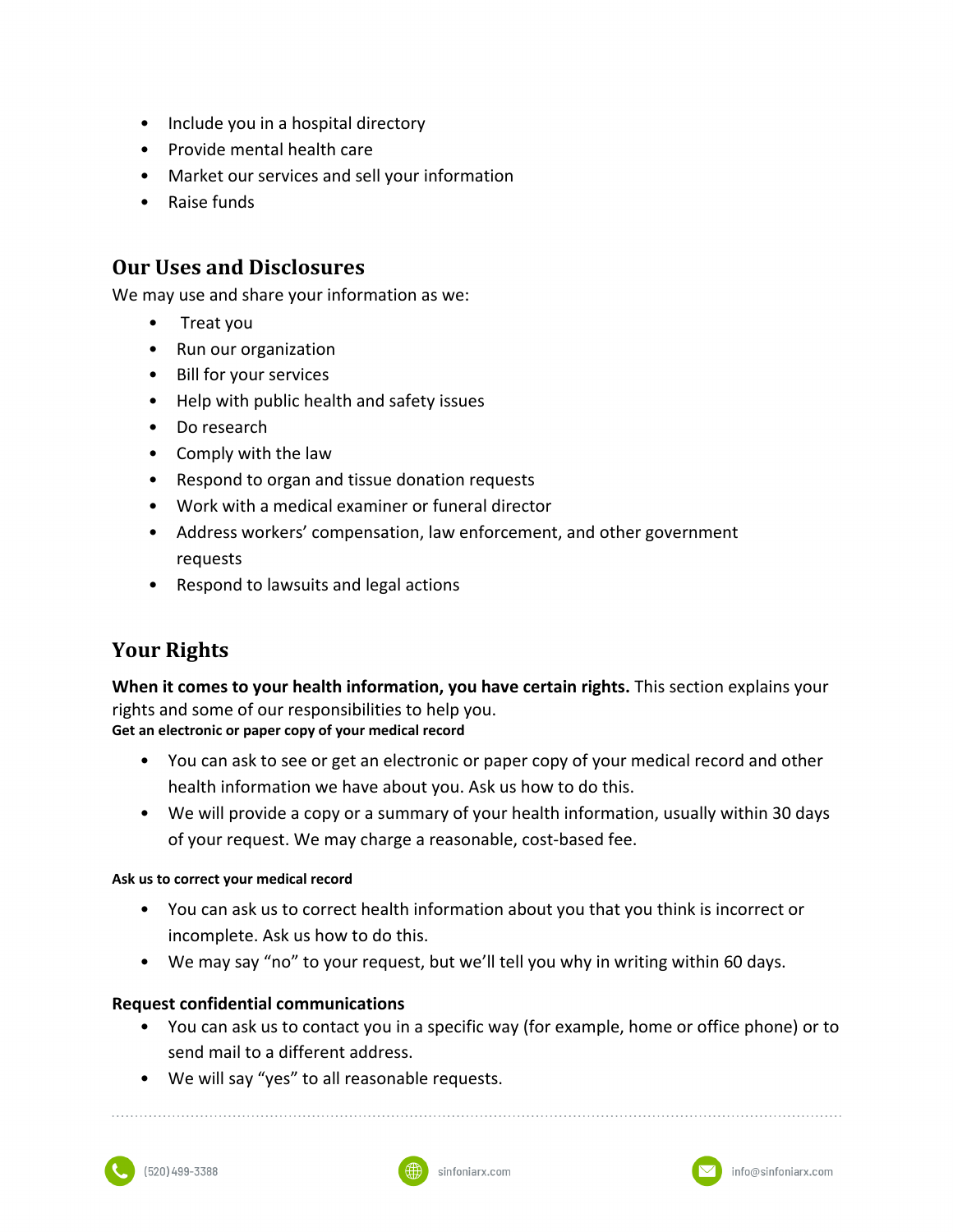### **Ask us to limit what we use or share**

- You can ask us not to use or share certain health information for treatment, payment, or our operations. We are not required to agree to your request, and we may say "no" if it would affect your care.
- If you pay for a service or health care item out-of-pocket in full, you can ask us not to share that information for the purpose of payment or our operations with your health insurer. We will say "yes" unless a law requires us to share that information.

## **Get a list of those with whom we've shared information**

- You can ask for a list (accounting) of the times we've shared your health information for six years prior to the date you ask, who we shared it with, and why.
- We will include all the disclosures except for those about treatment, payment, and health care operations, and certain other disclosures (such as any you asked us to make). We'll provide one accounting a year for free but will charge a reasonable, costbased fee if you ask for another one within 12 months.

## **Get a copy of this privacy notice**

You can ask for a paper copy of this notice at any time, even if you have agreed to receive the notice electronically. We will provide you with a paper copy promptly.

### **Choose someone to act for you**

- If you have given someone medical power of attorney or if someone is your legal guardian, that person can exercise your rights and make choices about your health information.
- We will make sure the person has this authority and can act for you before we take any action.

## **File a complaint if you feel your rights are violated**

- You can complain if you feel we have violated your rights by contacting us using the information on page 1.
- You can file a complaint with the U.S. Department of Health and Human Services Office for Civil Rights by sending a letter to 200 Independence Avenue, S.W., Washington, D.C. 20201, calling 1-877-696-6775, or visiting

**www.hhs.gov/ocr/privacy/hipaa/complaints/.**

• We will not retaliate against you for filing a complaint.

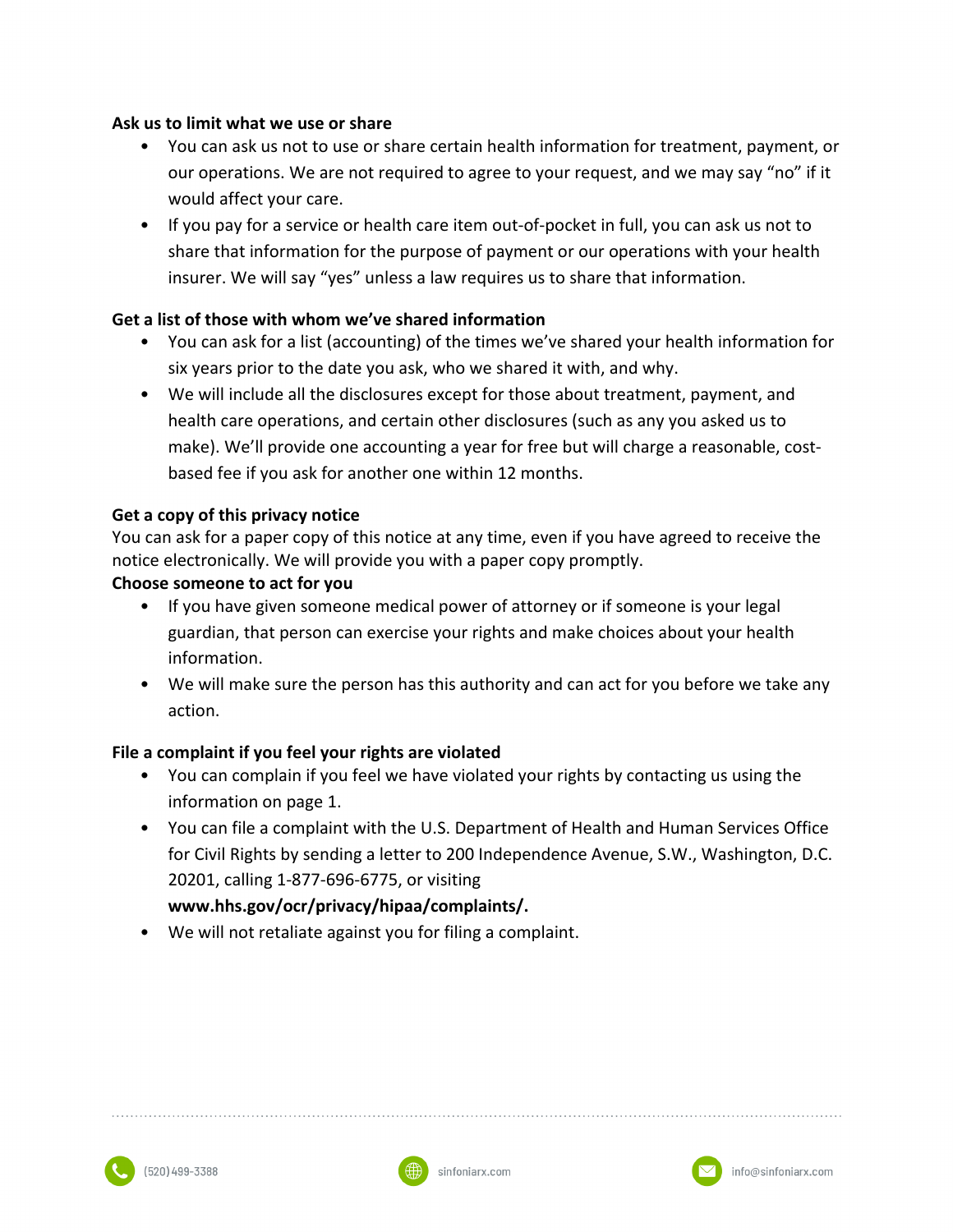## **Your Choices**

**For certain health information, you can tell us your choices about what we share.** If you have a clear preference for how we share your information in the situations described below, talk to us. Tell us what you want us to do, and we will follow your instructions.

In these cases, you have both the right and choice to tell us to:

- Share information with your family, close friends, or others involved in your care
- Share information in a disaster relief situation

*If you are not able to tell us your preference, for example if you are unconscious, we may go ahead and share your information if we believe it is in your best interest. We may also share your information when needed to lessen a serious and imminent threat to health or safety.* In these cases we never share your information unless you give us written permission:

- Marketing purposes
- Sale of your information
- Most sharing of psychotherapy notes

In the case of fundraising:

• We may contact you for fundraising efforts, but you can tell us not to contact you again.

## **Our Uses and Disclosures**

## **How do we typically use or share your health information?**

We typically use or share your health information in the following ways.

## **Treat you**

We can use your health information and share it with other professionals who are treating you.

*Example: A doctor treating you for an injury asks another doctor about your overall health condition.*

#### **Run our organization**

We can use and share your health information to run our practice, improve your care, and contact you when necessary.

*Example: We use health information about you to manage your treatment and services.* 

## **Bill for your services**

We can use and share your health information to bill and get payment from health plans or other entities.

*Example: We give information about you to your health insurance plan so it will pay for your services.* 

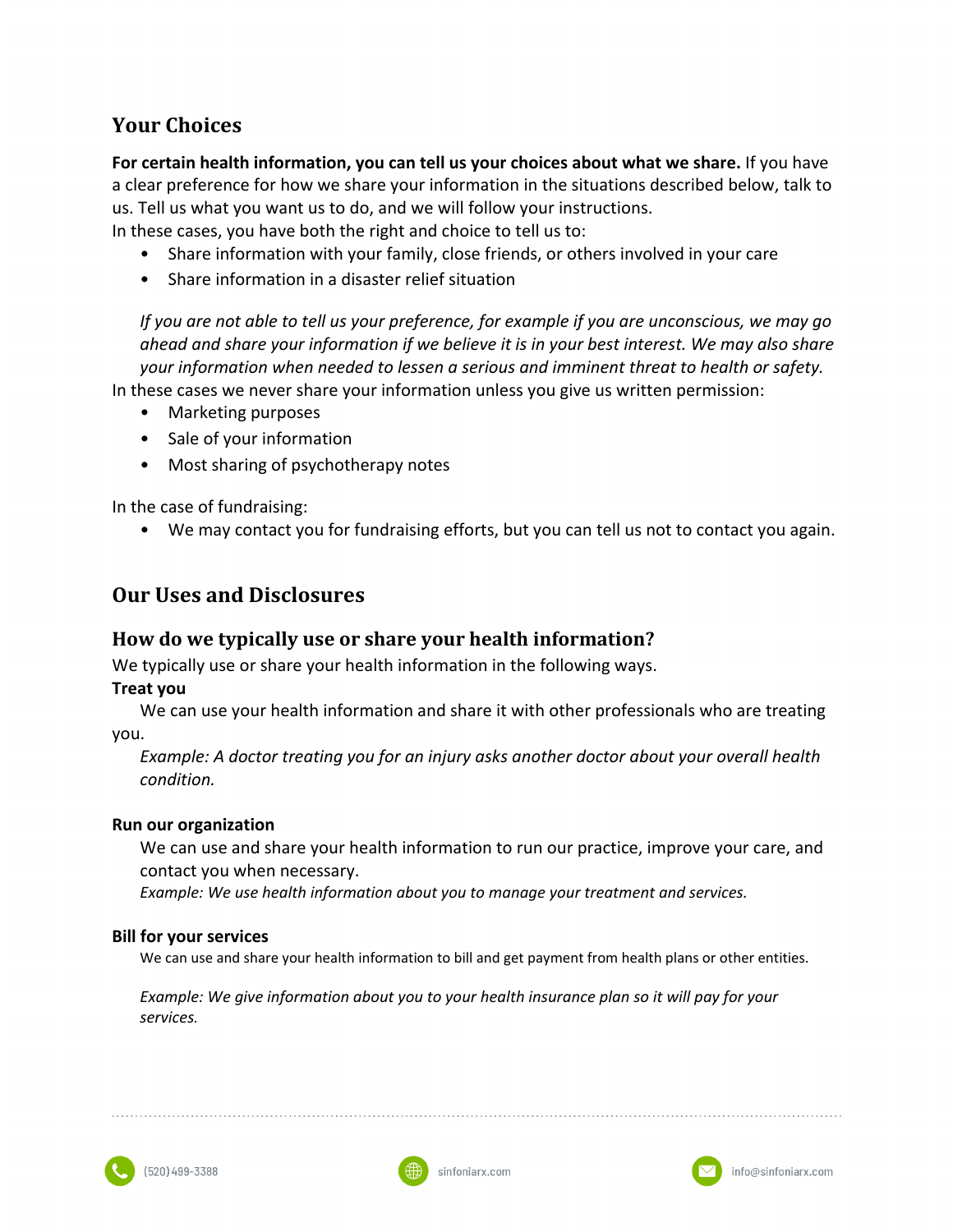#### **How else can we use or share your health information?**

We are allowed or required to share your information in other ways – usually in ways that contribute to the public good, such as public health and research. We have to meet many conditions in the law before we can share your information for these purposes. For more information see:

[www.hhs.gov/ocr/privacy/hipaa/understanding/consumers/index.html](http://www.hhs.gov/ocr/privacy/hipaa/understanding/consumers/index.html)**.** 

#### **Help with public health and safety issues**

We can share health information about you for certain situations such as:

- Preventing disease
- Helping with product recalls
- Reporting adverse reactions to medications
- Reporting suspected abuse, neglect, or domestic violence
- Preventing or reducing a serious threat to anyone's health or safety

#### **Do research**

We can use or share your information for health research.

#### **Comply with the law**

We will share information about you if state or federal laws require it, including with the Department of Health and Human Services if it wants to see that we're complying with federal privacy law.

#### **Respond to organ and tissue donation requests**

We can share health information about you with organ procurement organizations.

#### **Work with a medical examiner or funeral director**

We can share health information with a coroner, medical examiner, or funeral director when an individual dies.

#### **Address workers' compensation, law enforcement, and other government requests**

We can use or share health information about you:

- For workers' compensation claims
- For law enforcement purposes or with a law enforcement official
- With health oversight agencies for activities authorized by law
- For special government functions such as military, national security, and presidential protective services

#### **Respond to lawsuits and legal actions**

We can share health information about you in response to a court or administrative order, or in response to a subpoena.